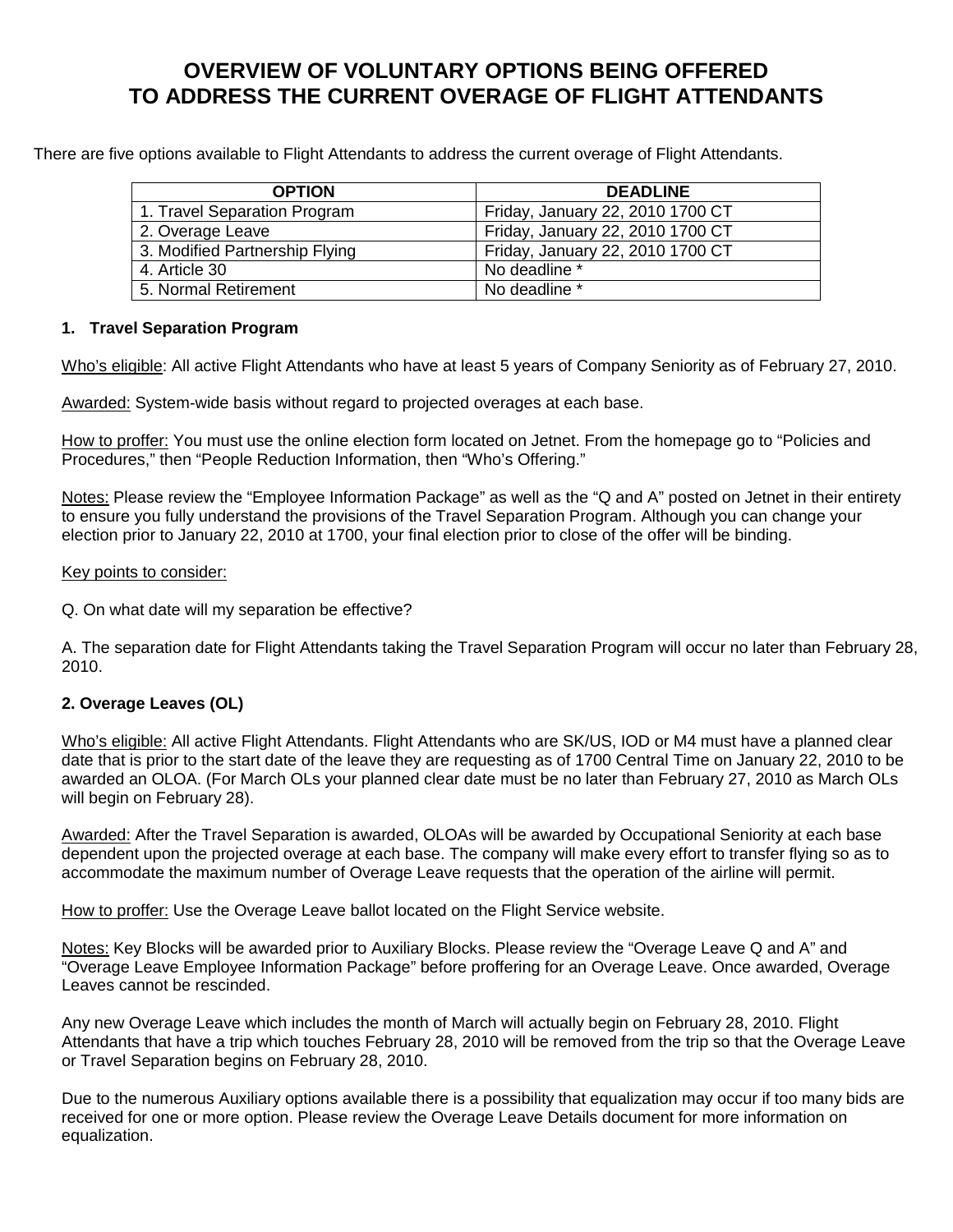## Key points to consider:

Q. If I am currently on an Overage Leave can I extend my leave by bidding for one of the Overage Leave options?

A. Yes. If you are currently on an overage leave that ends on March 31, 2010 you should bid Key Block A (MAR10- NOV10), Auxiliary Block B (MAR10-MAY10) or Auxiliary Block C (MAR10-AUG10) if you want to extend your current leave.

If your Overage Leave ends on May 31, 2010 you can bid for one of the options beginning in June.

Q. If I am currently on the PLOA which ends on March 31, 2010 can I bid for the Overage Leave options?

A. Yes. You can bid for any of the options being offered including those that begin with the month of March. You must be senior enough to hold the Overage Leave you are requesting and must meet the normal eligibility requirements for the Overage Leave you are requesting.

Q. What rate do I have to pay for my medical benefits while on Overage Leave?

A. If you commence an Overage Leave as a result of this proffer on or prior to February 28, 2010 you may be eligible for the ARRA COBRA subsidy for COBRA-eligible benefits. This means you would only pay 35% of the cost of your COBRA benefits. You will pay full rates for optional coverages (e.g. short term disability, prefunding, etc). This subsidy also applies to someone electing the Travel Separation Program (TSP) as long as the separation date is on or before February 28, 2010.

In addition Flight Attendants that are awarded an Overage Leave which results in a continuous Overage Leave that commenced after September 1, 2008 may be eligible for up 15 months (previously 9 months) of COBRA subsidy.

If your Overage Leave commences after February 28, 2010 and you wish to maintain your company medical benefits while on OL you must pay the full cost (unsubsidized rate) of your benefits.

### IMPORTANT INFORMATION CONCERNING MEDICAL BENEFITS FOR OL

If you want to find out how much the full cost of your insurance will be, contact Employee Services at 800-447-2000 or use the Live Chat option on Jetnet.

Certain benefits, such as Supplemental Medical, cannot be reinstated if you elect not to continue while on leave. Further you must maintain medical coverage in order to continue Supplemental Medical.

Q. What is meant by "may" be eligible for the subsidy?

A. According to the ARRA, you are not eligible for the subsidy if you are not taking active coverage from your employer on the day prior to the commencement of the Overage Leave or Travel Separation, if your modified adjusted gross income is greater than \$125,000 (\$250,000 for married filing jointly) or if you are eligible or become eligible for other group health plan coverage (e.g. a spouse, other employer, Medicare, or AA retiree medical). Please go to the DOL website for full details on the ARRA COBRA subsidy and eligibility criteria. http://www.dol.gov./ebsa

Q. How is my seniority affected if I take an Overage Leave (OL)?

A. Seniority is affected as follows:

- Occupational (Bidding) Seniority accrues for the duration of the OL
- Company (retirement eligibility/vacation accrual) Seniority accrues for the first 90 days of the OL
- Classification (Pay) Seniority does not accrue during an OL

Q. Will Flight Attendants on Overage Leave have the ability to travel on other airlines?

A. Yes, you retain all travel privileges, including ID90 & ZED travel on other airlines, while on an OLOA. Reciprocal cabin seat travel is not applicable.

Flight Attendants on OLOA remain dues obligated to APFA. Please contact the APFA Dues Department at dues@apfa.org or 817-540-0108 ext. 8154 to arrange payment during your leave.